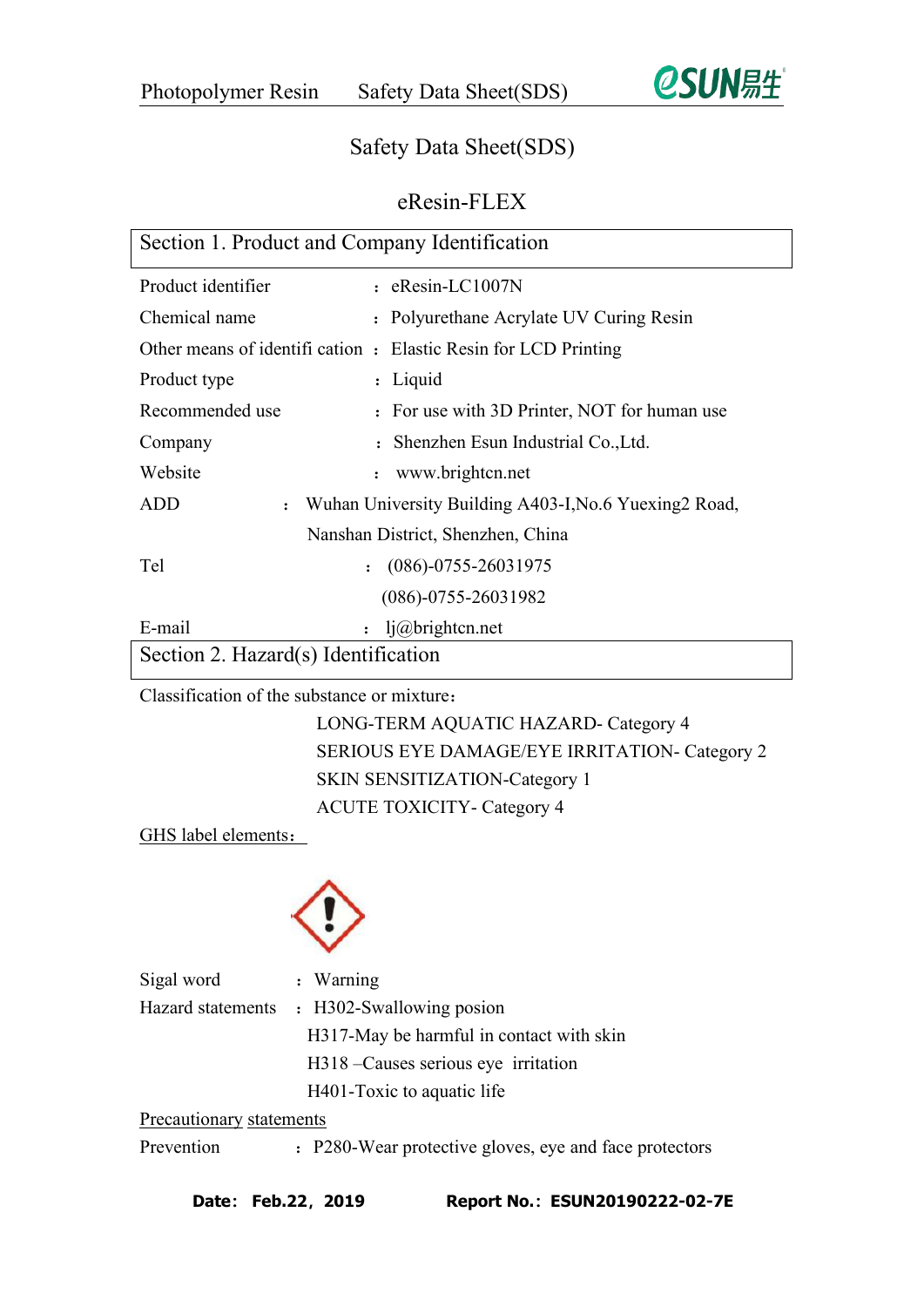## Section 2. Hazard(s) Identification

P273- Avoid emissions into the environment P261- Avoid breathing vapour

### Response:

P305+P351+P338- If in eyes: Rinse cautiously with water for several minutes.If

contact lenses are worn, remove and continue to rinse.

P337+P313 If eye irritation persists, get medical attention.

P302+P352 If on skin: Wash with plenty of soap and water. Please wash the

contaminated clothes before reuse.

P308+P313 If it causes skin inflammation or rash;Please go to a doctor.<br>Storage: Not applicable

#### Disposal:

P501 Dispose of items and containers in accordance with local and national regulations.

Other hazards which do not result in classification: None known.

#### Section 3. Composition/Information on Ingredients

Substance/mixture: mixture

Chemical concentration:100

| Chemical Name                | CAS No.        | % by Weight |
|------------------------------|----------------|-------------|
| Acrylated Aliphatic Urethane | 68987-79-1     | $40 - 50%$  |
| Monomer                      | 13048-33-4     | $20 - 40\%$ |
| <b>Photoinitiators</b>       | $947 - 19 - 3$ | $3 - 5\%$   |
| Color pigment                |                | $2 - 5\%$   |

As far as the supplier is aware of the concentration, the health or safety aspects of this material have not been fully evaluated.

Section 4. First-Aid Measures

Description of necessary first aid measures

Eye contact:

If in eyes: rinse cautiously with water for a few minutes and always open the

eyes and face.If you wear contact lenses, remove the contact lens and continue

to rinse for 10 minutes.get medical attention.

Inhalation: Remove from site to air-conditioned area.If breathing is difficult, give

oxygen and getmedical attention immediately.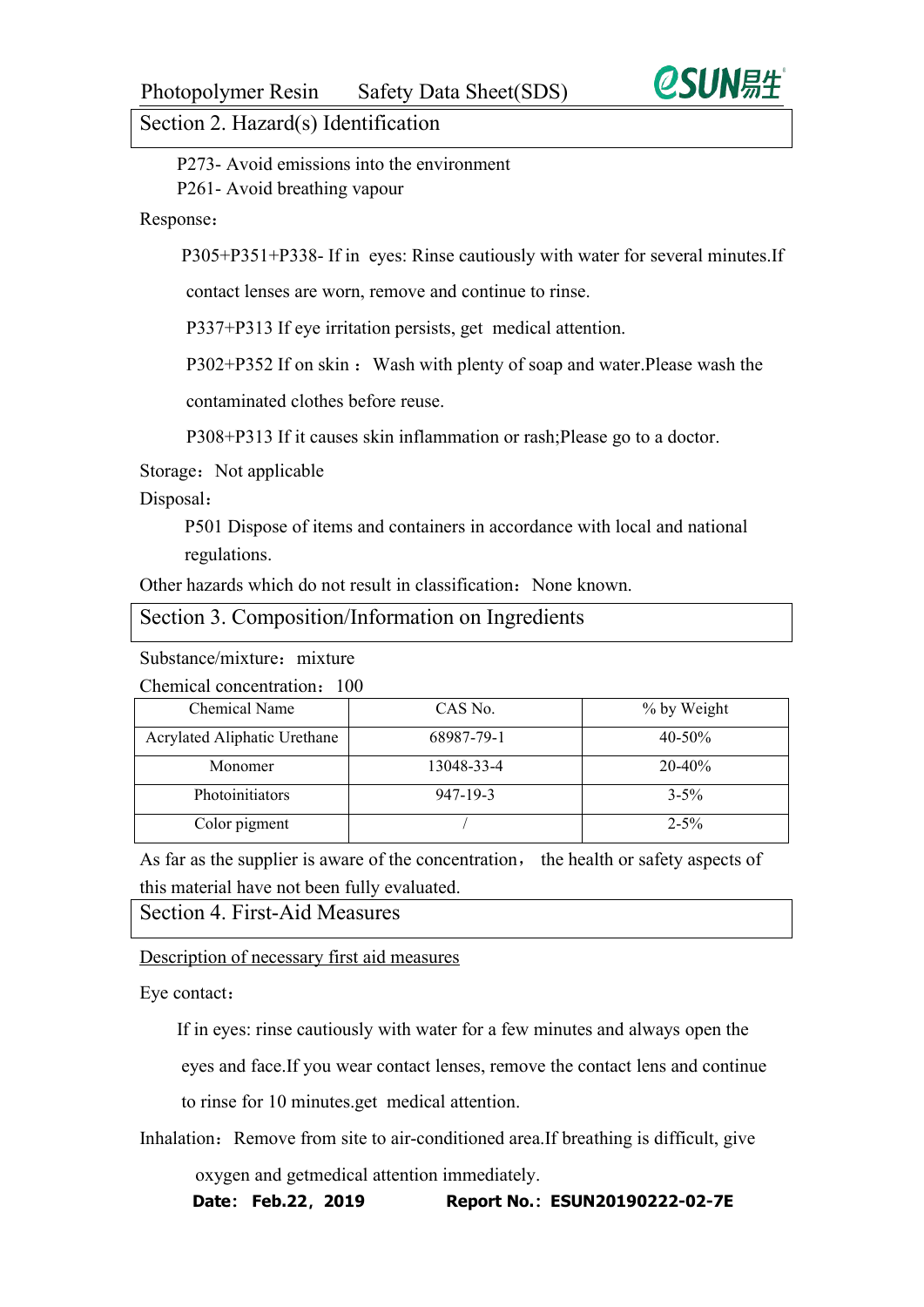

## Section 4. First-Aid Measures

Skin contact:

Remove contaminated clothing and rinse thoroughly with medical alcohol, soap and water.

Ingestion:

Drink enough warm water to induce vomiting.get doctor attention.

Indication of immediate medical attention and special treatment needed, if necessary

Treat for symptoms.If large amounts of poison have been ingested or inhaled,

contact a toxicology expert immediately.

Section 5. Fire-Fighting Measures

Dangerous characteristic:

If open fire, high heat combustible, and release toxic gases.When exposed to

light, it reacts violently and gives off intense heat, turning the liquid into a solid.

Hazardous thermal decomposition product :

Carbon monoxide and carbon dioxide.

suitable:

Water mist, anti-ethanol foam, dry powder or carbon dioxide fire extinguishing. Not suitable None known

Remarks:

Fire-fighters should wear appropriate protective equipment and self-

contained breathing apparatus(SCBA) with a full face-piece operated in positive pressure mode.Move the container from the fire to an open area if possible.Spray water to keep the fire container cool until the endof the fire.Containers in a fire must be immediately discolored oraudible from a safety relief device.

Section 6. Accidental Release Measures

For emergency responders:

Please use chemical protective equipment.Avoid inhaling steam.Ensure adequate ventilation.Evacuate people to safe areas.Do not touch or walk past leaking material.When ventilation is insufficient, wear a respirator.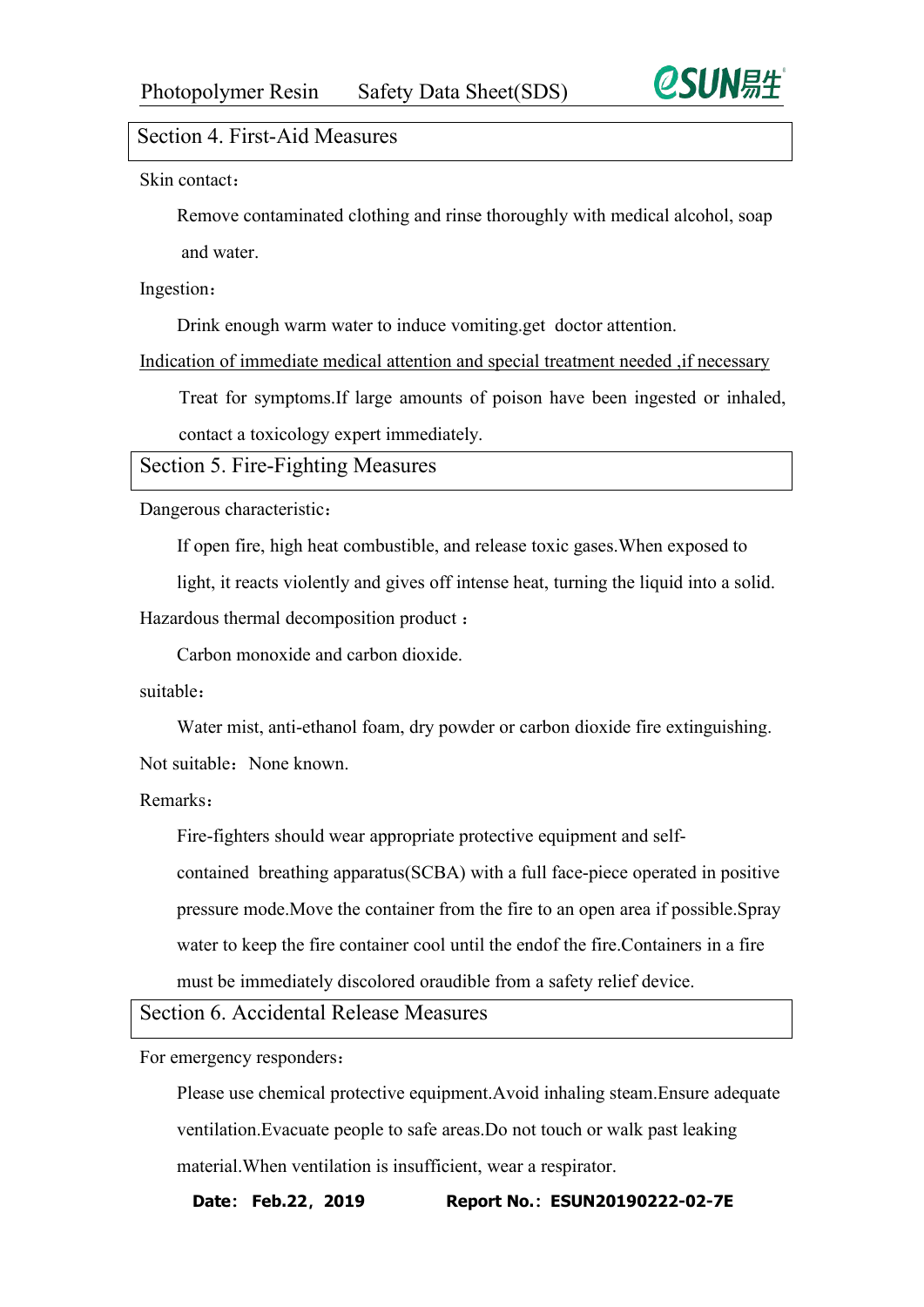

## Section 6. Accidental Release Measures

Environmental precautions:

Avoid dispersal of spilt material and runoff and contact with soil, waterways, drains and water bodies.Inform the relevant authorities if the product has causes environmental pollution.

Methods and materials for containment and cleaning up:

It is absorbed with inert adsorbent and treated as hazardous waste.Place in a suitable closed container for disposal

Section 7. Handling and Storage

#### Precuations for safe handing

Protective measures:

Closed operation.Operators must be specially trained and strictly abide by the operating procedures. It is suggested that operators should wear self-inhalation filter respirator, chemical safety glasses, protective clothing and rubber gloves. Advice on genenal occupational hygiene :

Keep away from fire and heat. Smoking is strictly prohibited in the workplace. Use explosion-proof ventilation systems and equipment.Do not weld, cut, etc before removing liquid.Avoid contact with oxidants.The container and the transmission device need to be grounded to prevent static electricity.The filling speed should be controlled, and there is a grounding device to prevent the accumulation of static electricity.Equipped with the corresponding varieties and quantities of fire equipment and leakage emergency treatment equipment.Product residue (liquid) remains in empty containers and may be dangerous.

Conditions for safe storage:

Store in a cool, dry, ventilated place in a dark, airtight container.Prevent direct sunlight, and oxidant, acid, alkali and other separate storage, do not mix storage.The opened container must be re-sealed and held upright to prevent leakage.The storage area shall be provided with emergency equipment and suitable materials to deal with leakage.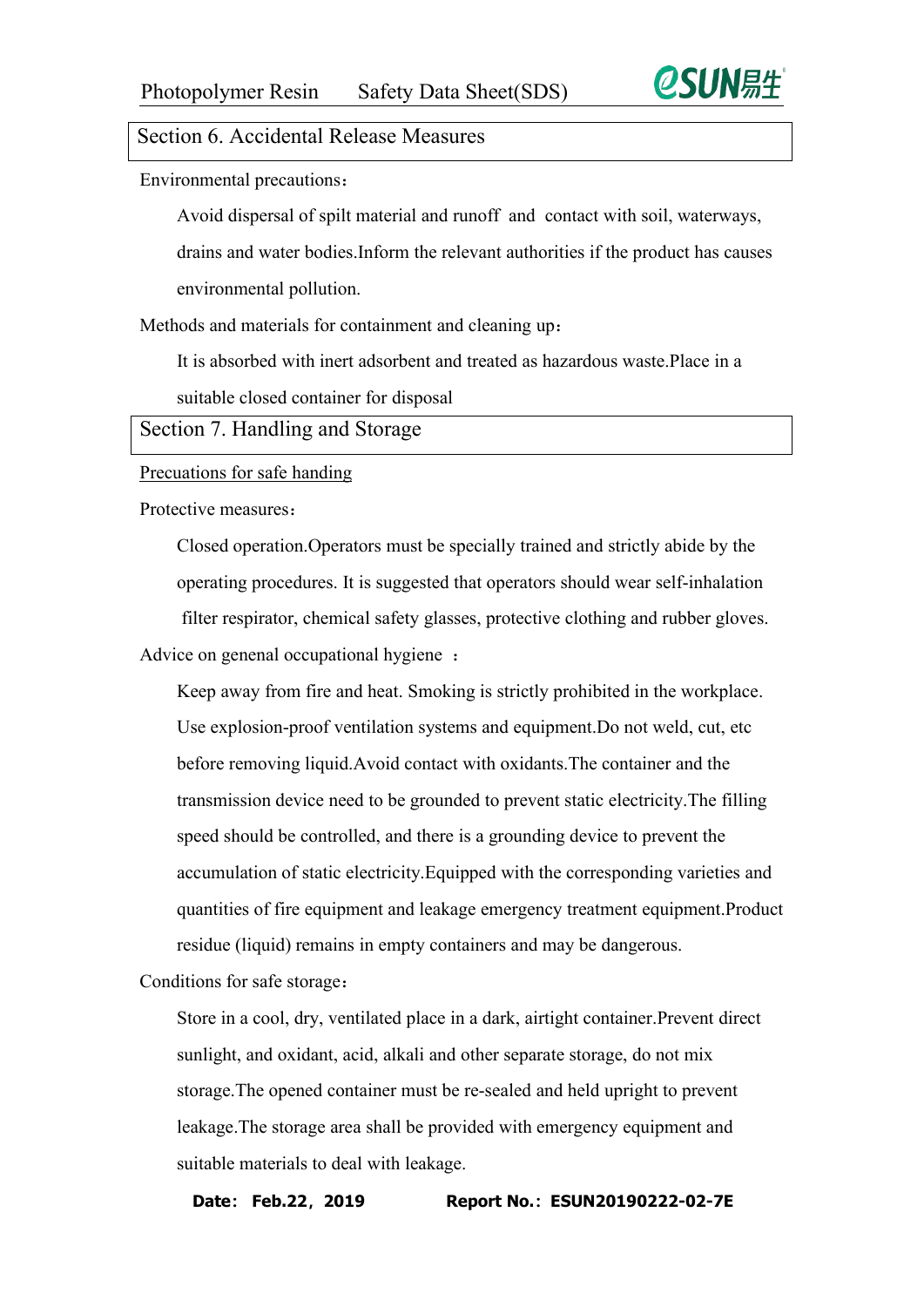

Section 7. Handling and Storage

Advice on storage temperature: 18-35℃

Section 8. Exposure Controls / Personal Protection

China  $MAC(mg/m3)$ : None known

 $TLV-STEL(mg/m3)$ : None known

Allowable concentration of occupational exposure: None known

Engineering controls: The production process is closed. Ensure good natural

ventilation and heat dissipation.

Respiratory protection: Adivice in air breathing apparatus.

Eye protection: Wear chemical safety glasses.

Body protection : Wear protective clothing.

Hand protection : Wear rubber gloves.

Other protection : After work, shower and change.Pay attention to personal hygiene.

Section 9. Physical and Chemical Properties

Physical state: Colored Liquid

Colour. Yellow

Odor: Ester-Like Smell

Melting point: Not available

Boiling point : Not available

Flash point:  $>230$ °F

Evaporation rate : Not available

Flammability: Not available

Vapour pressure: Not available

Vapour density: Not available

Decomposition temperature: Not available

viscosity:  $1200$ mPa·s $(30^{\circ}\text{C})$ 

Relative density (g/ml,  $|\mathcal{K}=1\rangle$ : 1.039 (25℃)

Solubility: Soluble in ethanol, ethyl acetate, benzene and other organic solvents, insoluble in water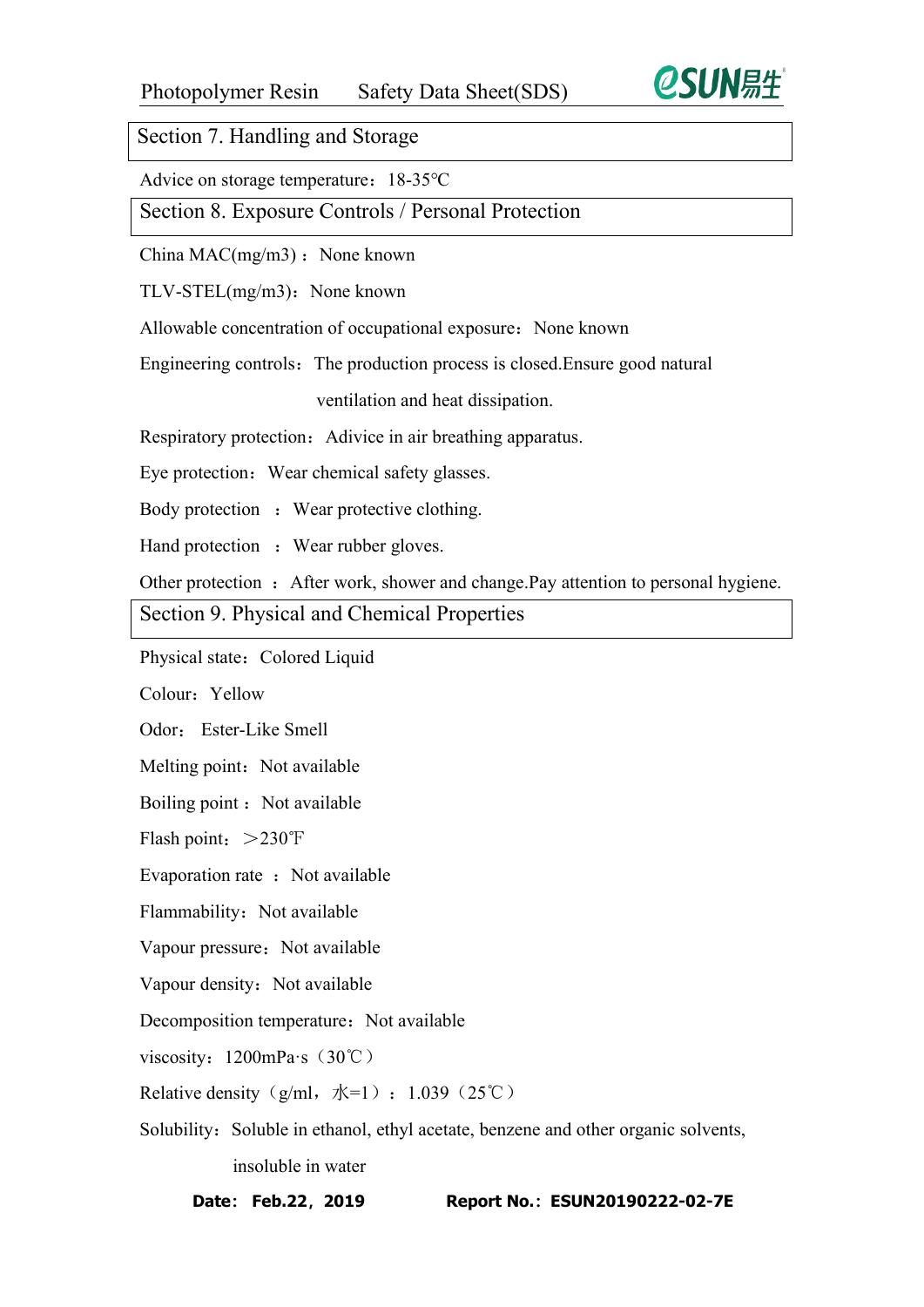

# Section 10. Stability and Reactivity

Chemical stability: The product is stable

Hazardous decomposition products:

Under nomal conditons of storage and use,hazardous decomposition products should not be produced.

Conditions to avoid: Oxidizing acid, alkali and water;Strong illuminant

Possibility of hazardous reactions:

light may cause spontaneous violent chemical reaction.give off strong heat and

irritating gas, liquid into solid.

Hazardous decomposition products : Carbon monoxide and carbon dioxide

Selection 11.Toxicological information

Acute toxicity: None known

Major irritant effects

Skin: Irritating to skin and mucous membranes

Eye: Stimulate an eye

Sensitisation : None known significant effects or critical hazards

Potential chronic health effects

Carcinogenicity: None known significant effects or critical hazards

Reproductive toxicity: None known significant effects or critical hazards

Consultations for sex: None known significant effects or critical hazards

Respiratory risk: None known significant effects or critical hazards

Symptoms associated with physical, chemical, and toxicological properties

Eye contact: Pain or irritation, tears, redness

The suction: No specific data

Skin contact: Excitement, redness

eat: No specific data

Section 12: Ecological Information

Water hazard catagory 1:

Do not expose undiluted or large products to groundwater, waterways or sewage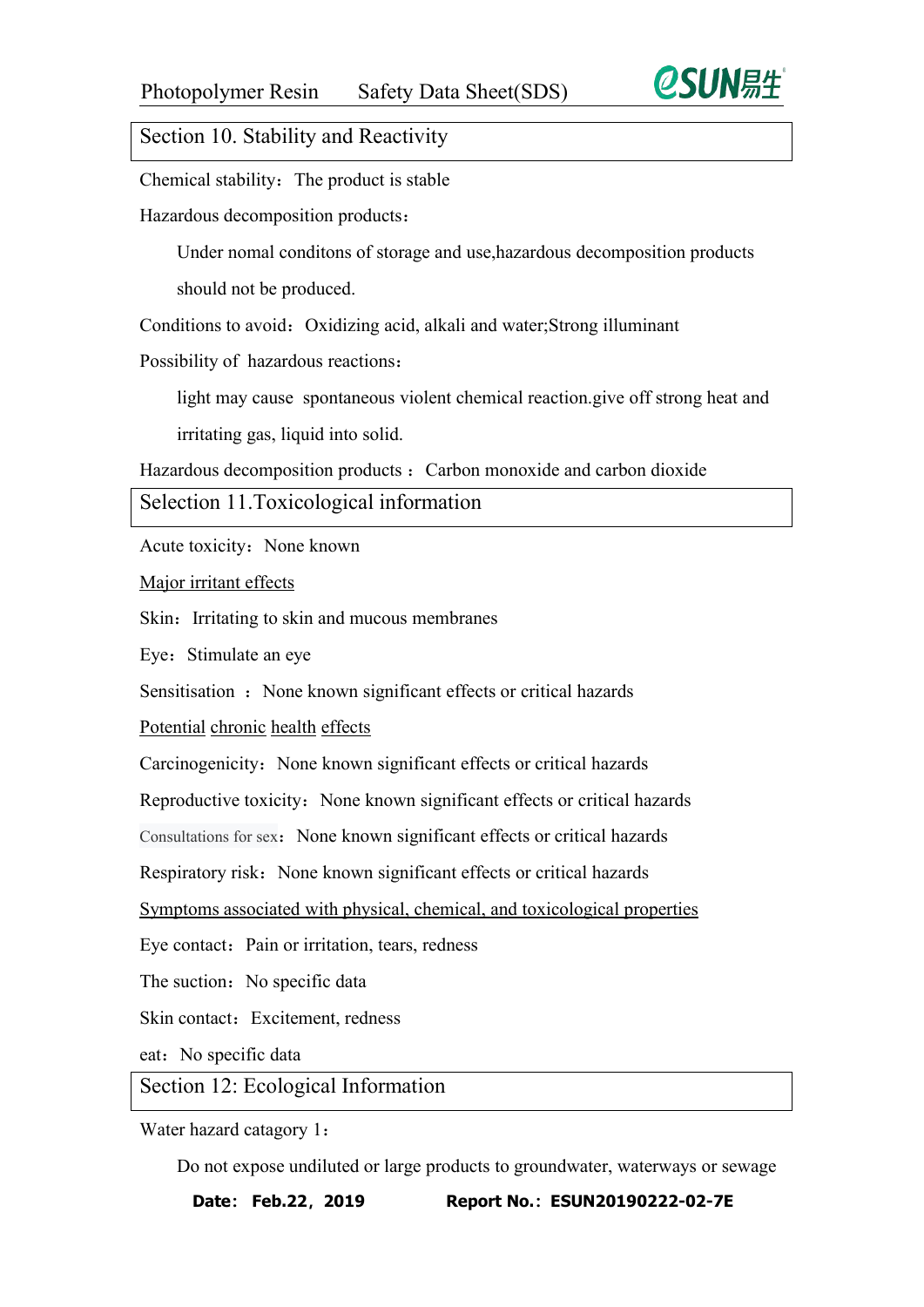

systems.Do not release materials into the environment without permission.

Mobility in soil: Not available.

Other adverse effects : None known significant effects or critical hazards.

Section 13. Disposal Considerations

Disposal methods :

refer to relevant state, local and national regulations.Deliver the product to the

hazardous waste handler.Must be dealt with in accordance with government regulations.

Uncleaned packaging:

The packaging should be discarded in accordance with official regulations.

| Selection 14. Transport Information |                          |                |                          |  |
|-------------------------------------|--------------------------|----------------|--------------------------|--|
|                                     | <b>UN</b>                | <b>IMDG</b>    | <b>IATA</b>              |  |
| UN No.                              | Not regulated            | Not regulated  | Not regulated            |  |
| <b>UN</b><br>proper                 | $\overline{\phantom{a}}$ |                |                          |  |
| shipping name                       |                          |                |                          |  |
| Hazard class(es)                    | $\overline{\phantom{a}}$ |                | $\overline{\phantom{0}}$ |  |
| Packing group                       | $\overline{\phantom{a}}$ |                | $\overline{\phantom{0}}$ |  |
| Environmental                       | N <sub>o</sub>           | N <sub>o</sub> | N <sub>o</sub>           |  |
| hazards                             |                          |                |                          |  |
| Marine Pollutant                    | No                       | N <sub>o</sub> | N <sub>o</sub>           |  |

Land transport(ADG):Not regulated for transport of dangerous goods.

Air transport(ICAO-IATA/DGR):Not regulated for transport of dangerous goods.

Sea transport(IMDG-Code/GGVSee):Not regulated for transport of dangerous goods.

Transport in bulk according to Annex II of MARPOL and the IBC code.

Transport within user's premises:always transport in closed containers that are upright and secure.Ensure that persons transporting the product know what to do in the event of an accident or spillage.

Section 15. Regulatory Information

Safety and environmental regulations for this product: no known national or regional regulation may regulate this product.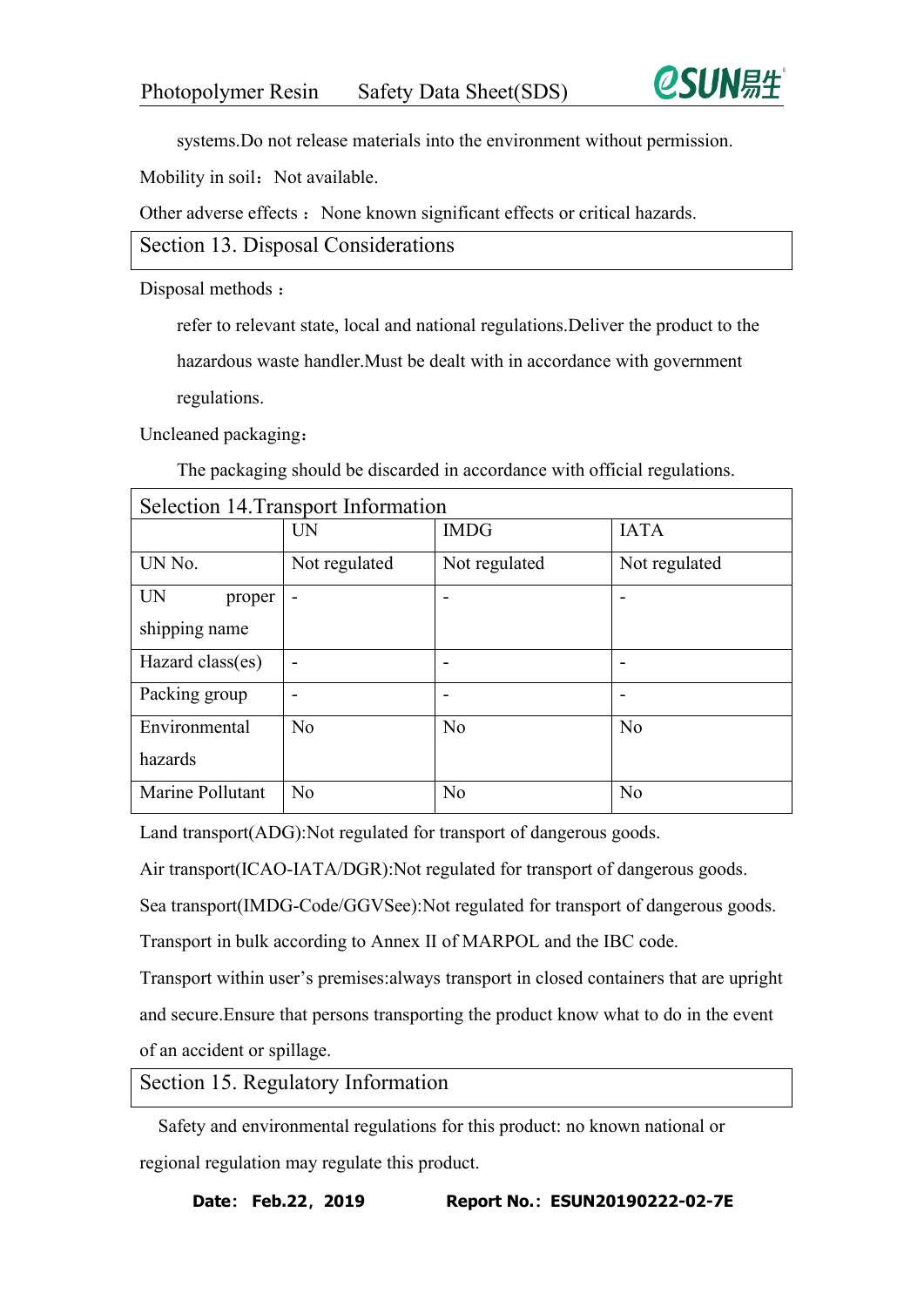

SARA302: no chemical in this material is subject to the SARA Title III section 302 reporting requirements.Subject to section 3, SARA, and section 40, section 372, part 372, of the superfund amendment and reauthorization act of 1986, this product does not contain chemicals that meet the reporting requirements under section 313. California proposition 65: this product does not contain chemicals known to cause cancer in California.

Regulations on the safe administration of hazardous chemicals (promulgated by the state council on March 15, 2002), regulations on the safe use of chemicals in the workplace ([1996] issued by the ministry of labor no. 423) and other regulations have made corresponding provisions on the safe use, production, storage, transportation, loading and unloading of hazardous chemicals.

Section 16. Other Information

This information can only be used as a supplement to other information.Please use and protect the health and safety of youremployees.This information is provided without warranty, and the user fails to use the product in accordance with the material safety data sheet, or USES it in connection with other products and operations at his own risk.

Filling department: r&d department

ADR: Accord européen sur le transport des marchandises dangereuses par

RouteIMDG: Route for the international matirisla of dangerous goods by sea

DOT: U.S. department of transportation

IATA: International air transport association

EINECS: European Inventory of Existing Chemical Substance

CAS: Chinese Academy of Sciences

VbF: Verordnung über brennbare Flüssigkeiten, Österreich

LC50: Lethal concentration, 50% lethal dose, 50%

vPvB: very Persistent and very Bioaccumulative

ACGIH: American Conference of Governmental Industrial Hygienists (USA)

OSHA: Occupational safety and health administration (USA)